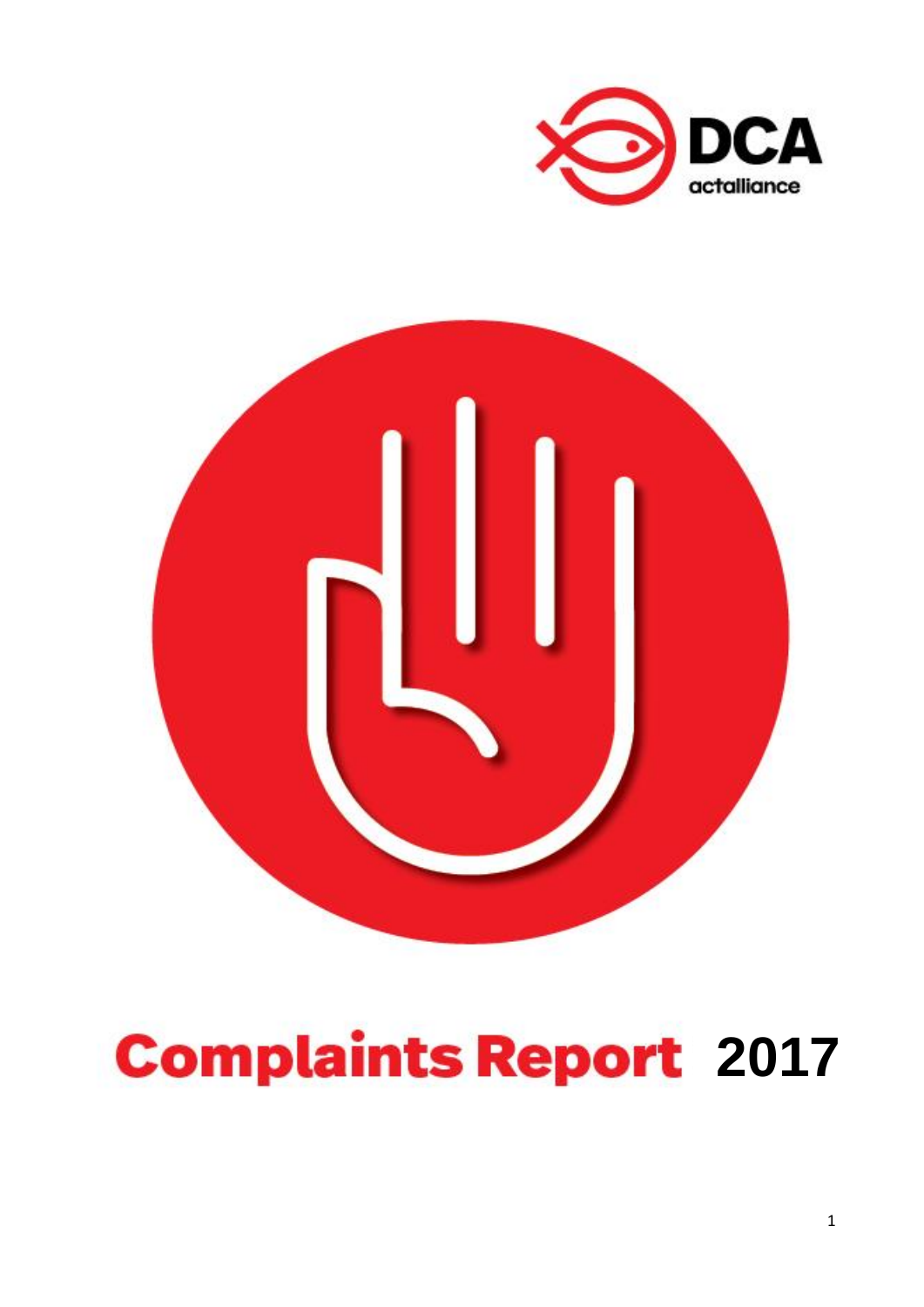

## Complaints Report 2017

### Contents:

| 1. |  |  |  |  |
|----|--|--|--|--|
| 2. |  |  |  |  |
| 3. |  |  |  |  |
|    |  |  |  |  |
|    |  |  |  |  |
|    |  |  |  |  |
|    |  |  |  |  |
|    |  |  |  |  |
| 4. |  |  |  |  |
|    |  |  |  |  |
|    |  |  |  |  |
|    |  |  |  |  |
|    |  |  |  |  |

#### <span id="page-1-0"></span>1. About the report

It is central to accountability, impact and learning to have a system in place to receive and respond to complaints. Such a system is a formal way of recognising and addressing the power imbalance between us and the communities we work with and a way to address potential human rights abuse as well as any actual or potential adverse human rights impacts. This 2017 Complaints Report from DanChurchAid (DCA) is an expression of our commitment to transparency and accountability. In this annual report, we publicise an overview of the complaints we have received in our complaints system throughout the year.

DCA categorises the complaints we receive into two types: sensitive and non-sensitive complaints. **Nonsensitive complaints** are complaints about **shortcomings** in the performance of activities and processes of DCA, for example if partners, rights-holders or donors believe DCA has not lived up to its operational standards (and the issue addressed is not classified as a sensitive complaint).

**Sensitive complaints** are complaints about (suspected) breaches of national or international law, the DCA staff code of conduct, and the policies referenced in it or issues relating to international human rights law. Sensitive complaints have two overall sub-categories: cases related to corruption (corruption-cases), and cases related to other sensitive issues such as staff misconduct (other sensitive cases).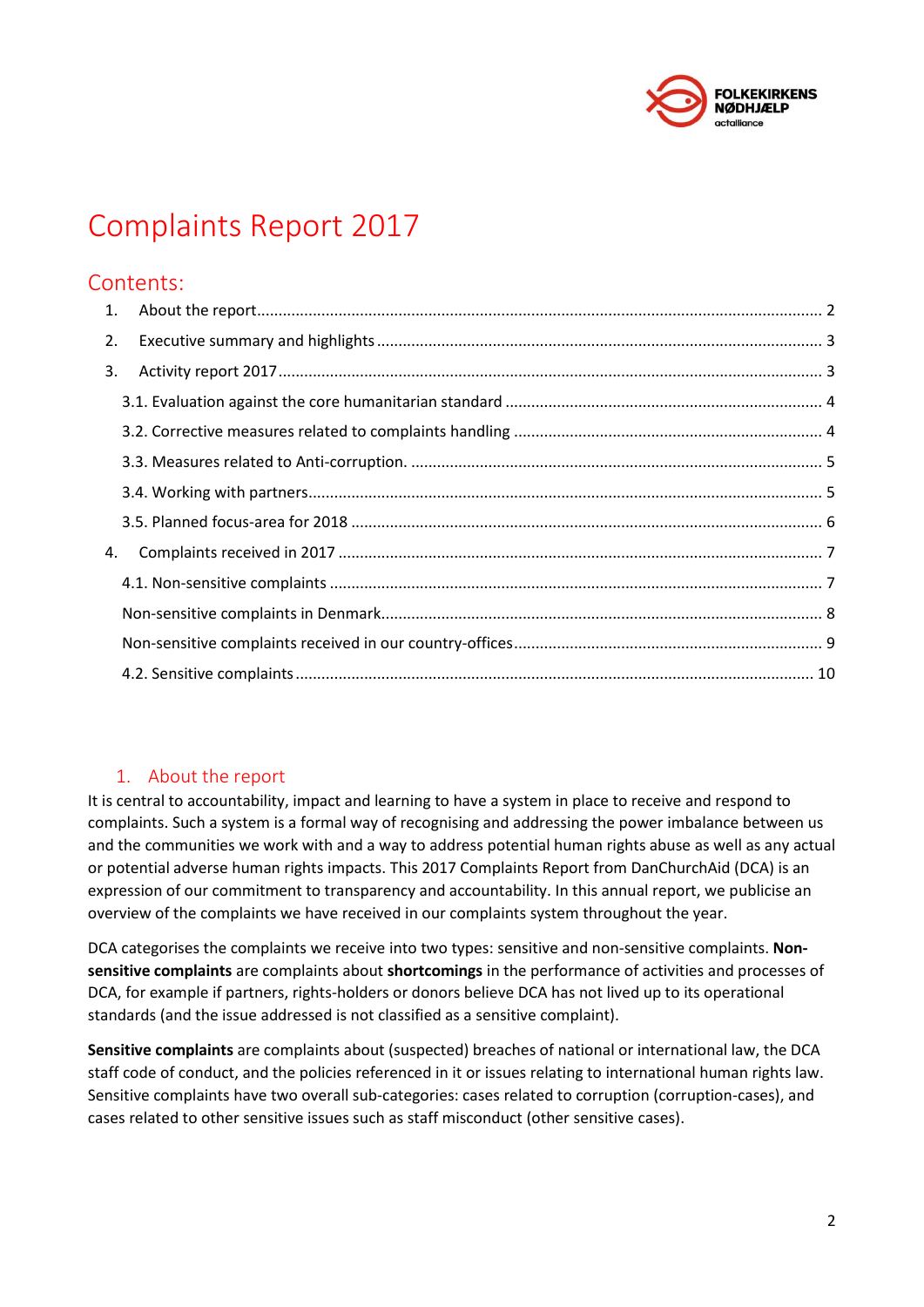

Cases related to alleged corruption are published on our website as they are received throughout the year. They are then collected in this report year by year. We are committed to this high degree of transparency because we believe that one of the key ways to fight corruption is transparency. Moreover, we hope through this report to give the reader an understanding of the great lengths to which we go to handle each case with diligence and of our constant effort to ensure that every donated kroner is used for its intended purpose.

As the character of the cases most often is sensitive, it is very important to safeguard the people involved and the evidence collected. Thus we decide on a case-by-case basis the what extent to which we need to anonymise the information made public. For the same reason, we never publicise names of individuals who bring forward complaints or are implicated in a specific complaint.

Each year, a member of the DCA board acting as a designated focal point relating to the complaints mechanism selects a number of sensitive cases and conducts a quality assurance of the process and decisions made during the complaints handling process.

#### 2. Executive summary and highlights

<span id="page-2-0"></span>This year's report gives insight into the special efforts made to address the shortcomings identified by the external auditors who conducted the audit against the Core Humanitarian Standard. This includes: 1. Increased resource allocation to complaints handling and the development of our complaints handling mechanisms; 2. Roll-out of an interactive online training course for all staff; 3. The initiation of a global network of focal point persons engaged in maintaining and improving complaints procedures in our country offices.

A total number of 62 complaints were received in 2017 at Head Office in Copenhagen. Of these, 43 were non-sensitive complaints received and resolved at our Head Office. There were 19 sensitive complaints received globally and resolved at Head Office:; 12 of these complaints related to corruption or alleged corruption and seven related to other sensitive matters such as staff conduct.

The total number of non-sensitive complaints at Head Office is on par with the average seen over the past seven years, and you can see a breakdown of the key subjects of these complaints in the section on nonsensitive complaints below.

Some of the sensitive cases dealt with in 2017 required the use of considerable resources and time and were more complex than previously experienced. This underlined the relevance of increasing the resources set aside to handle sensitive complaints and also of the process aimed at strengthening and streamlining the procedures for handling them.

As a new feature of the report, we present the number of non-sensitive complaints received and resolved in our country offices. We received and resolved 929 non-sensitive complaints in 2017 at our country offices. However, the methodology we use to count complaints and distinguish between complaints and mere feedback is still under development, and the figures should be read in that light.

#### <span id="page-2-1"></span>3. Activity report 2017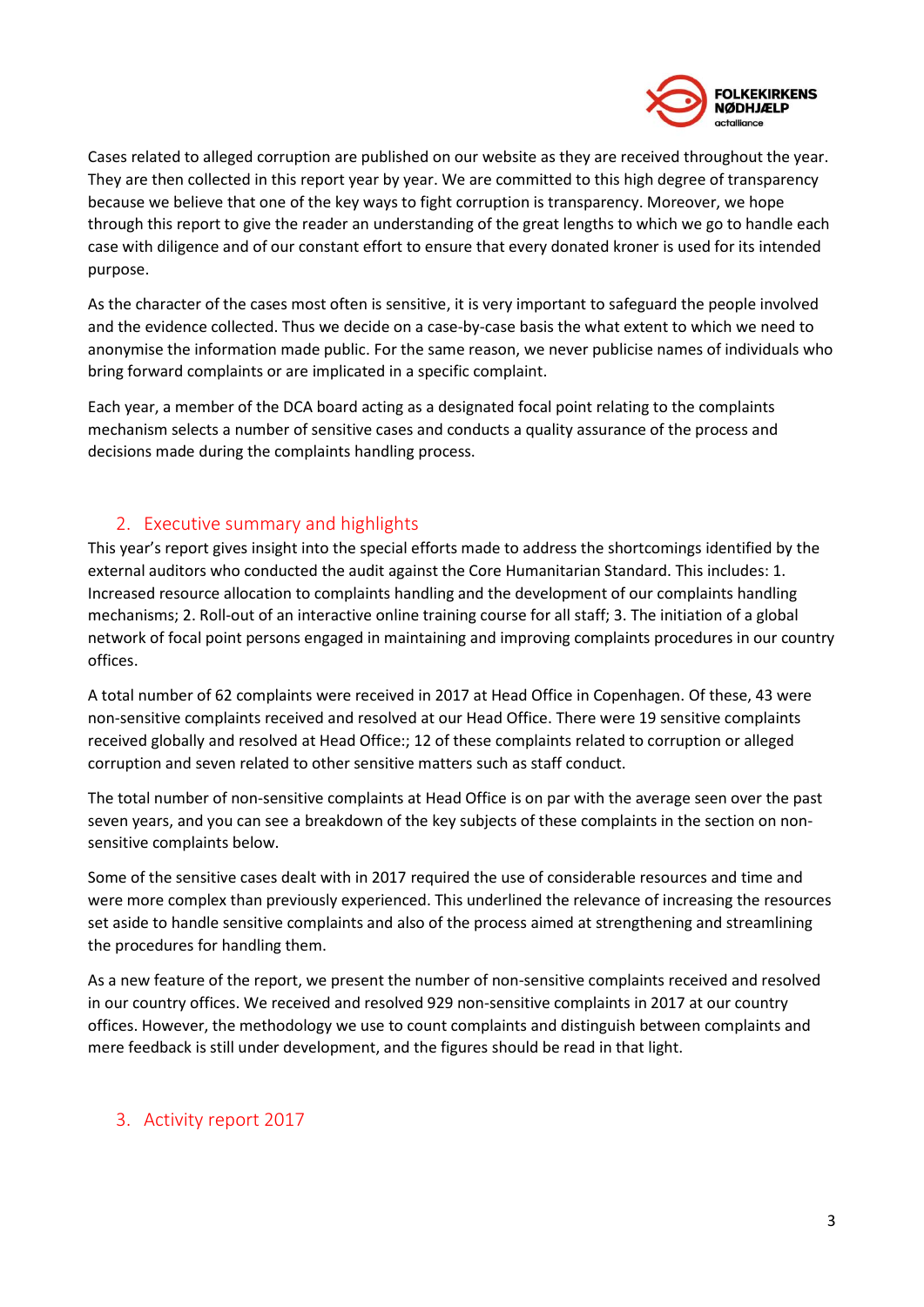

#### <span id="page-3-0"></span>3.1. Evaluation against the core humanitarian standard

In the beginning of 2017, DCA underwent its first certification against the Core Humanitarian Standard (CHS). This was not an entirely new exercise because DCA was previously certified against the former standard for quality and accountability, the Humanitarian Accountability Partnership (HAP), in 2008 and 2012. The CHS is in effect the successor to HAP. DCA considers the CHS certification to be an important recognition of the quality and accountability of our work. The CHS is a critical tool to assist us in our daily work to ensure quality, reduce the risk of mistakes, abuse and corruption, and continuously improve our work – for the benefit of both DCA and, not least, the people we work for.

CHS certification in early 2017 concluded that there were six specific areas where DCA had to improve in order to live up to the nine commitments around quality and accountability. These are referred to as "CAR" (Corrective Action Required). Four of those six CARs were related to the DCA complaints handling procedures as follows:

- 1. DCA does not clearly communicate or ensure that communities are informed about how relevant stakeholders can access its complaints mechanism and the scope of issues it can address.
- 2. DCA does not systematically ensure that complaints-handling mechanisms for communities routinely prioritise the safety of the complainant and those affected at all stages.
- 3. DCA does not ensure that communities are aware of expected behaviours of staff, including commitments made on prevention of sexual exploitation and abuse
- 4. DCA does not have in place formal referral mechanisms for complaints that do not fall within the scope of the organisation or that of its partners.

#### <span id="page-3-1"></span>3.2. Corrective measures related to complaints handling

The resources dedicated to handling complaints were increased significantly in 2017, both to address the CARs listed above but also to meet the increasing number of complaints received through the complaints system.

Specifically, the following was done in 2017 related to complaints handling:

- Several online-meetings have been convened with specially appointed focal-point persons from country offices and programmes where the complaints procedures and principles have been discussed. The focal point persons will constitute a global community of practice of people engaged in improving and maintaining DCA's complaints mechanism globally and locally.
- We have launched a mandatory online training on staff responsibilities and principles for complaints handling
- Senior management has had complaints handling as a topic during management meetings on several occasions
- The guideline for complaints handling procedures at country office level has been updated and relaunched. The guideline has been refined and elaborated to meet various demands, including new instructions related to safeguarding of personal data and referral of complaints that DCA cannot handle.
- We have formalised and reviewed our procedures for handling sensitive complaints to ensure effective use of resources while still upholding high standards and consistency in the way that we handle these complaints. At all stages there is a strong focus on the safety of the complainant, the subject of the complaint and those affected.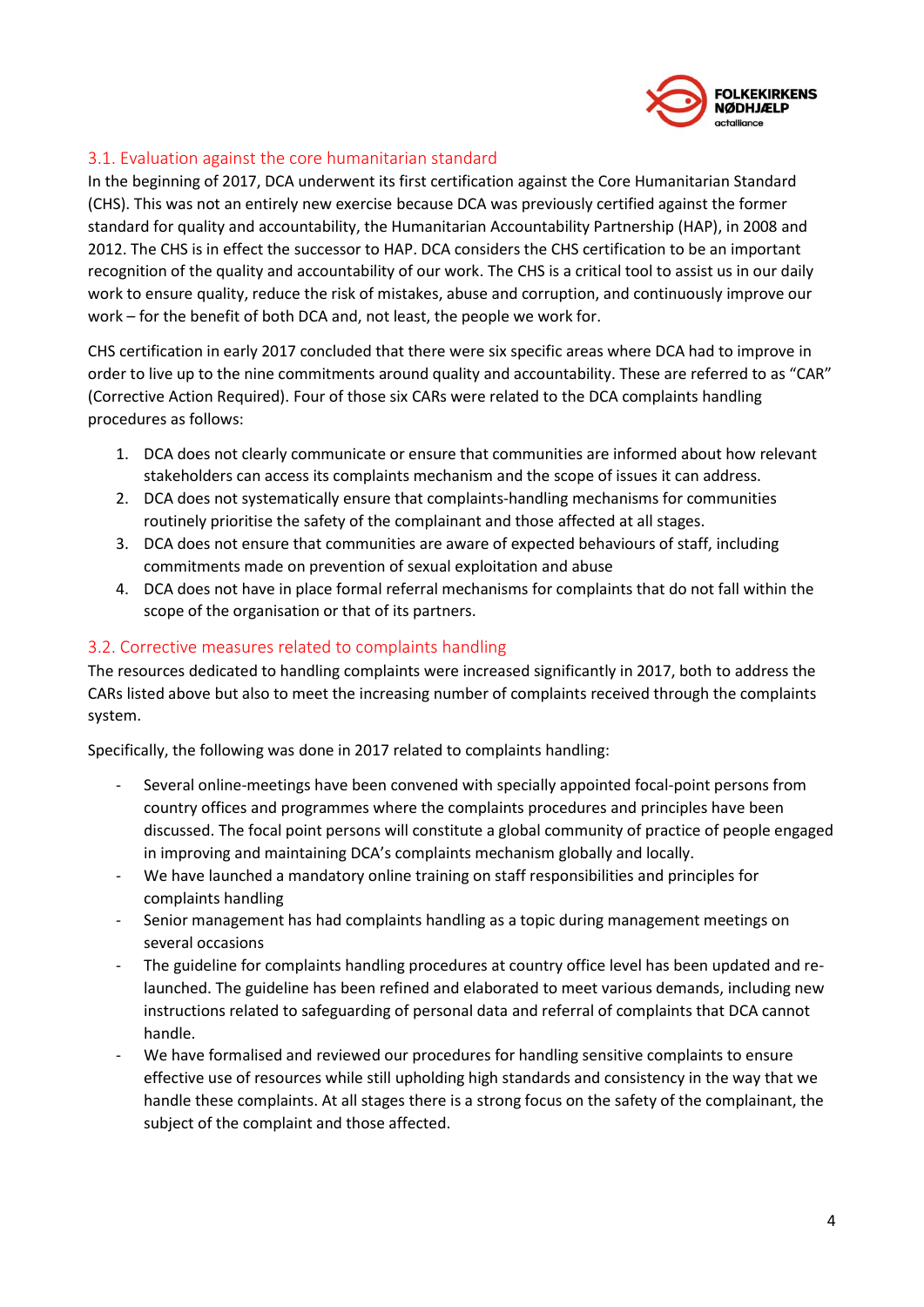

- A representative of the DCA board has been specifically mandated to follow DCA's work with complaints mechanisms.

#### <span id="page-4-0"></span>3.3. Measures related to Anti-corruption.

In relation to anti-corruption, DCA continues to work with focal point persons at the country office level who oversee local engagement in the anti-corruption policy and efforts. Moreover, all new staff members complete the mandatory online training on anti-corruption, which is also offered to our implementing partners. DCA remains ambitious in our efforts to ensure that none of the funds we are entrusted with are lost to corruption. This includes being part of innovative approaches and initiatives to fight corruption. In 2017, DCA took an active and leading role in establishing a new multi-sector collective action initiative under the Danish Confederation of Industries: the Fight Against Facilitation Payment Initiative (FAFPI)

#### <span id="page-4-1"></span>3.4. Working with partners

DCA does not require that the partners we work with around the world have their own complaints handling mechanism. But we strongly encourage that they do such a mechanism, and we offer our support when they work to establish suitable procedures. Where partners do not have a mechanism in place themselves, we ask that they make DCA's mechanism available to the beneficiaries and communities affected by our joint projects.

The below table gives an overview of how many partners have a complaints handling mechanism in the countries where DCA is represented:

| <b>DCA Focus</b><br>Country | Number of<br>partners in 2017 | Partners with<br>functioning<br>complaints<br>system 2017 | 2017 in % |
|-----------------------------|-------------------------------|-----------------------------------------------------------|-----------|
| Bangladesh                  | 4                             | 4                                                         | 100%      |
| Cambodia                    | 16                            | 5                                                         | 31%       |
| CAR                         | N/A                           |                                                           |           |
| DRCongo                     | N/A                           |                                                           |           |
| Ethiopia                    | 11                            | 10                                                        | 91%       |
| Lebanon                     | $\mathbf{1}$                  | $\mathbf{1}$                                              | 100%      |
| Myanmar                     | 26                            | 17                                                        | 65%       |
| Malawi                      | 13                            | 10                                                        | 77%       |
| Mali                        | $\mathbf{1}$                  | $\mathbf{1}$                                              | 100%      |
| Kenya                       | 4                             | $\overline{2}$                                            | 50%       |
| Nepal                       | 28                            | 19                                                        | 68%       |
| Palestine                   | 24                            | 14                                                        | 58%       |
| South Sudan*                | 16                            | 15                                                        | 94%       |
| Syria                       | 5                             | 5                                                         | 100%      |
| Uganda                      | 15                            | 13                                                        | 87%       |
| Libya                       | 7                             | 0                                                         | 0%        |
| Zimbabwe                    | 24                            | 13                                                        | 54%       |
| Total                       | 195                           | 129                                                       | 66%       |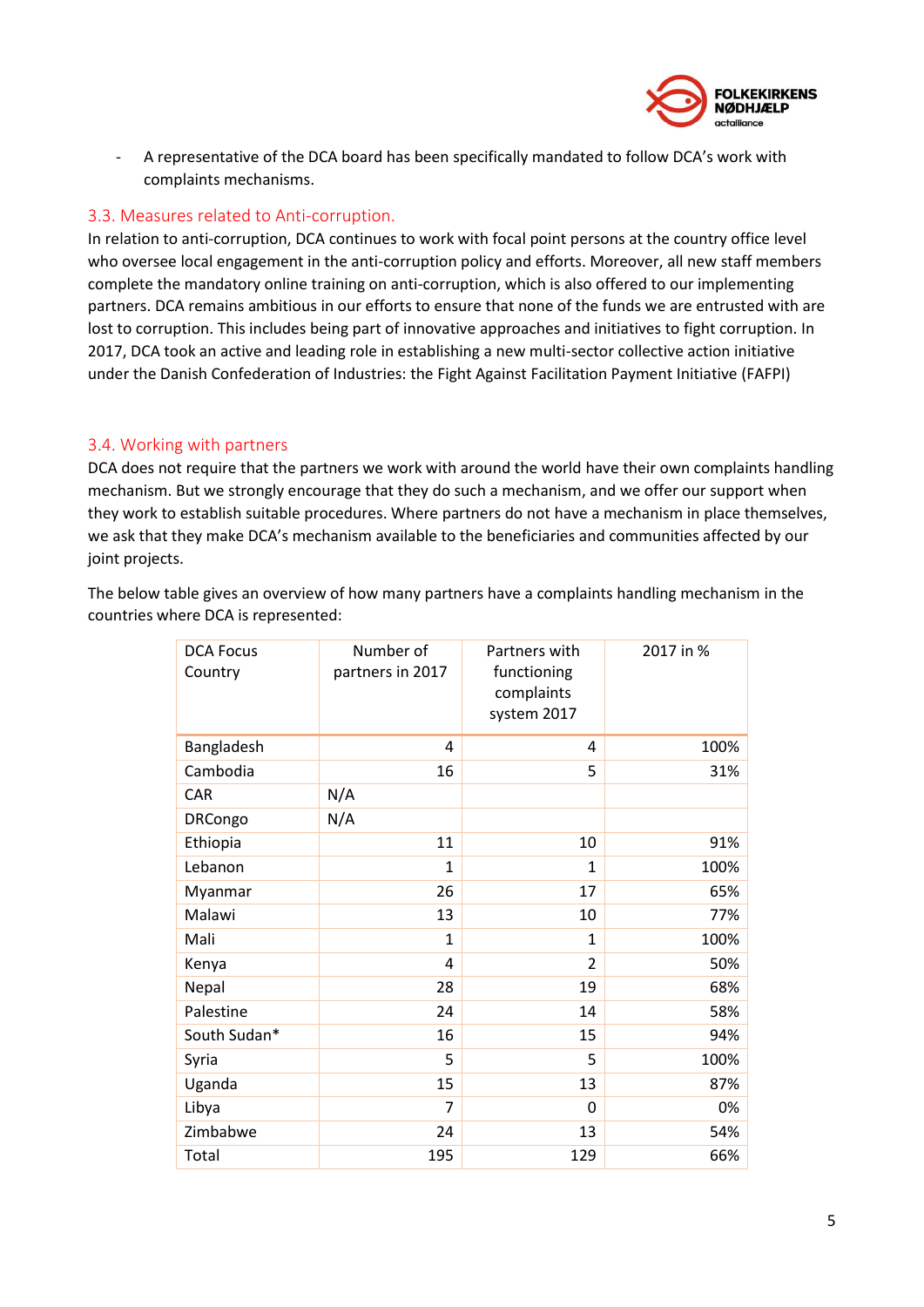

Our CHS Focal Point persons and colleagues works continuously with partners to support them in developing complaints handling mechanisms, and the below chart shows the percentage of our total partner-portfolio that has a complaints mechanism in place:



#### <span id="page-5-0"></span>3.5. Planned focus-area for 2018

The focus for 2018 is to address the two CARs from our CHS Audit, which point to weaknesses in relation to our work with partners and communities. The weaknesses concern awareness of expected behaviours of staff, including commitments made on prevention of sexual exploitation and abuse, and that communities are informed about how relevant stakeholders can access the complaints mechanism and the scope of issues it can address.

Specific activities will include:

- Development and approval of an updated policy on prevention of sexual harassment, exploitation and abuse
- Roll-out of mandatory e-Learning on expected staff behaviour and code of conduct
- Face-to-face training-of-trainers workshop for the focal point persons working with implementation of the Core Humanitarian Standard commitments. The workshop will train the focal point persons in how to work with partners and communities on awareness raising around our commitment to welcome complaints and to prevent sexual harassment, exploitation and abuse.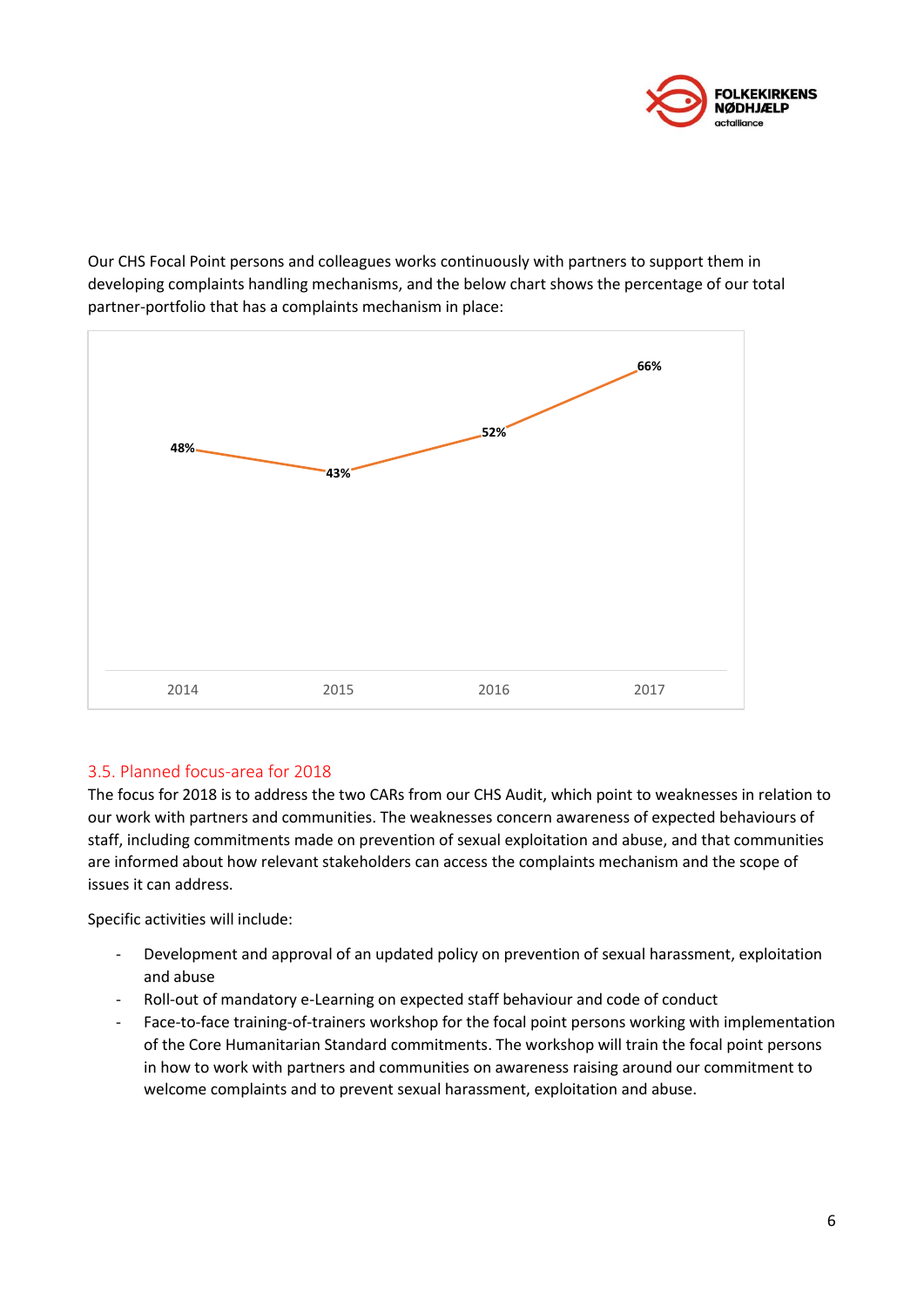

#### 4. Complaints received in 2017

<span id="page-6-0"></span>In 2017, DCA received a total of 62 complaints including both sensitive and non-sensitive complaints at Head Office in Copenhagen.

The graph below shows the development in the number of complaints received at Head Office over the past eight years:



The fluctuations we can see can be explained by specific activities or campaigns – please see section 4.1 on operational complaints for detailed analysis.

Globally, we received a total of 991 complaints, of which 972 were non-sensitive complaints and 929 of them were received at country office level. This is the first year where we report on the total global number so there is no baseline that allows us to analyse trends or compare with previous years. However, when we compare the total number of complaints to the number of people we reach, the many stakeholders we engage with and the complexity of the world we work in, we do not find the numbers shocking or disproportionally high. In fact, we see an increase in the number of complaints as a success: the indication is that our staff and stakeholders trust us to deal with their grievances in a responsible and safe manner.

Below, we give a breakdown of types of complaints received.

#### <span id="page-6-1"></span>4.1. Non-sensitive complaints

Non-sensitive complaints are handled as close as possible to where they arise. In other words, nonsensitive complaints that are raised in Denmark are handled in Denmark, and likewise complaints raised in Ethiopia are handled in Ethiopia.

Globally, we received, recorded and responded to 972 non-sensitive complaints in 2017.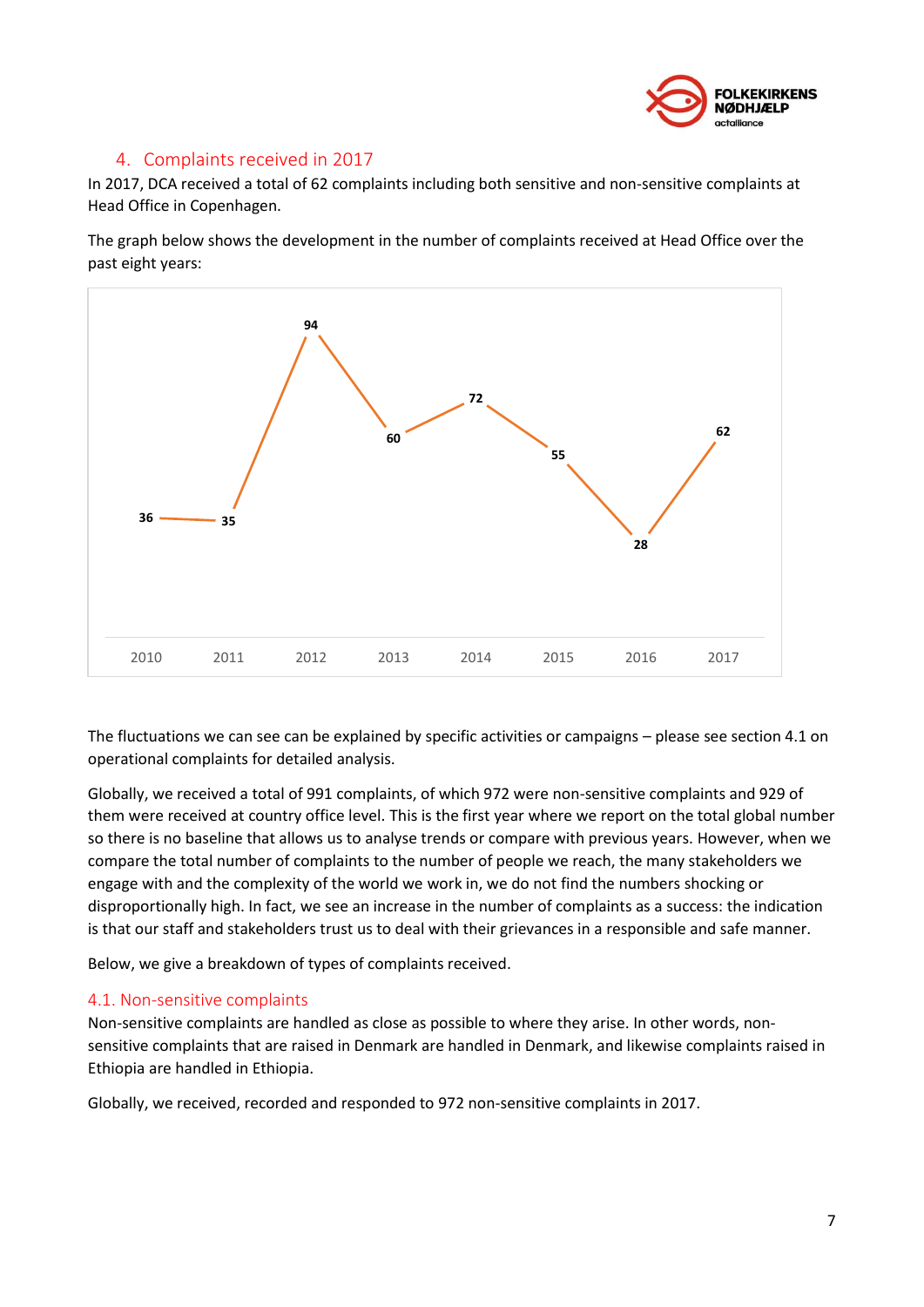

#### <span id="page-7-0"></span>Non-sensitive complaints in Denmark

In Denmark, we dealt with 43 non-sensitive complaints. In comparison to 2016, this was a substantial increase, but when we look further back, this figure reflects more or less the average:



The dramatic drop in 2016 is most likely an expression of the fact that not all non-sensitive complaints reached the official channels but were directed either to our general email addresses or to specific people. In 2017 we increased the visibility of the official channel on our website and made efforts to ensure that complaints reached the official channel, and this is the likely explanation for the number of complaints returning to the average. The year in which there was an exceptional increase (i.e. 2012) reflects reactions to some of the more controversial campaigns and advocacy efforts by DCA in that year, which included the building of a wall at the Danish Music Festival in Roskilde to raise awareness about the conflict in Palestine.

Looking at the complaints received in 2017, the 43 non-sensitive complaints fall within six overall categories: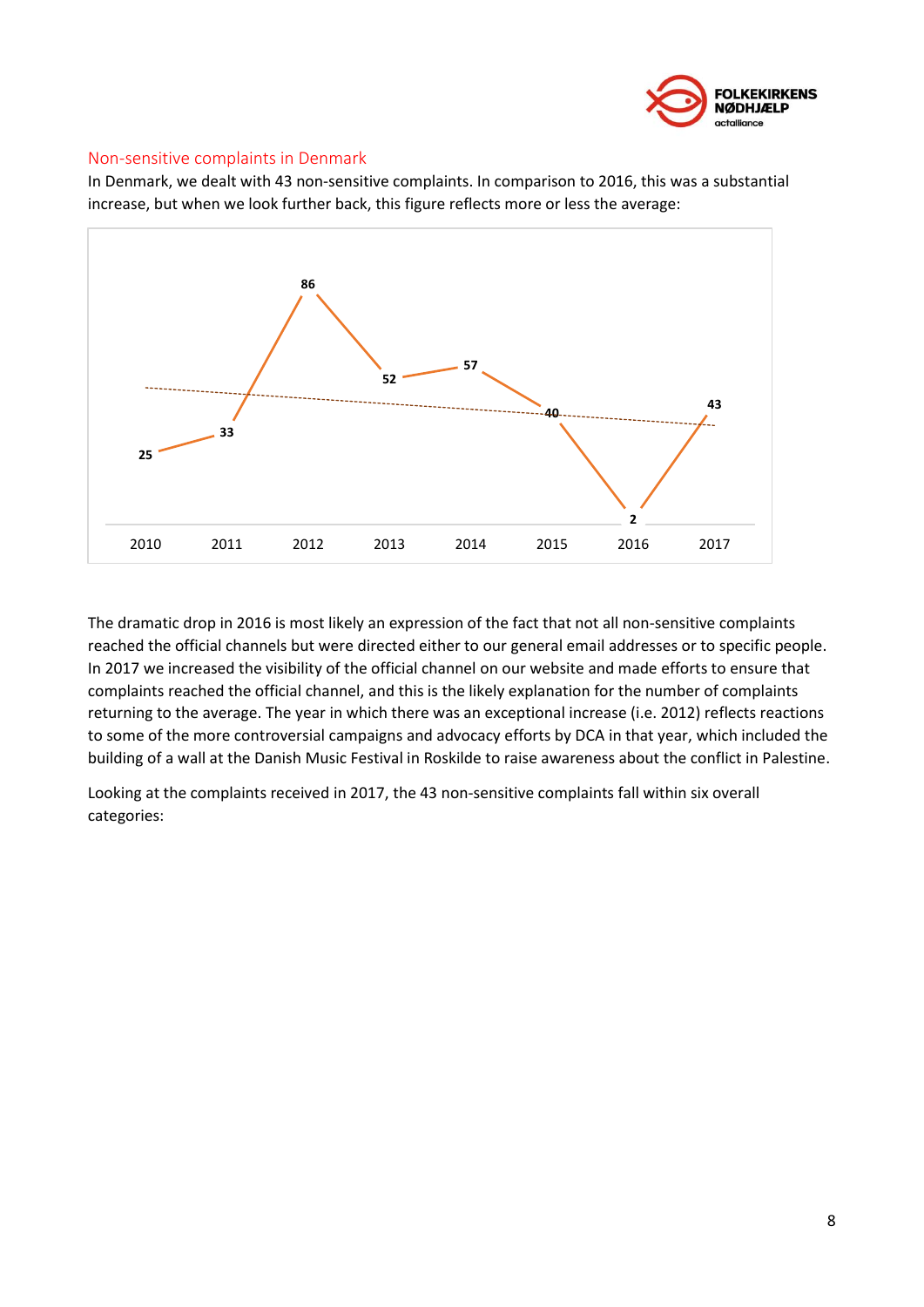

Most of these complaints related to our telemarketing efforts and the main content is people who wish to be taken off our call-lists. Considering the high number of individuals we reach, we think 17 is a reasonable number, though we continuously strive towards zero complaints. The same applies to complaints related to our Face2Face work on the streets in Danish cities. The complaints related to the Webshop were mostly of a technical nature and were quickly resolved. The complaints related to our political messages or other communication efforts were reactions to articles or statements made by our General Secretary, or to choices made in our publication "Magasinet". These reactions are to be expected when we express sometimes bold opinions about contested topics such as the conflict in Palestine or choosing partnerships with controversial personalities such as Medina.

All complaints were resolved and the complainants received a response from relevant members of staff in DCA.

#### <span id="page-8-0"></span>Non-sensitive complaints received in our country-offices

The 929 non-sensitive complaints we received in our country-offices in 2017 have all been addressed and resolved.

There is an uneven distribution of complaints between DCA countries, which does not necessarily reflect a huge variation in the quality of the work we carry out in the respective countries. We assume that the following four key factors influence the numbers of complaints received; these factors will be taken into consideration when adjusting and refining the DCA method for receiving and handling complaints in the future: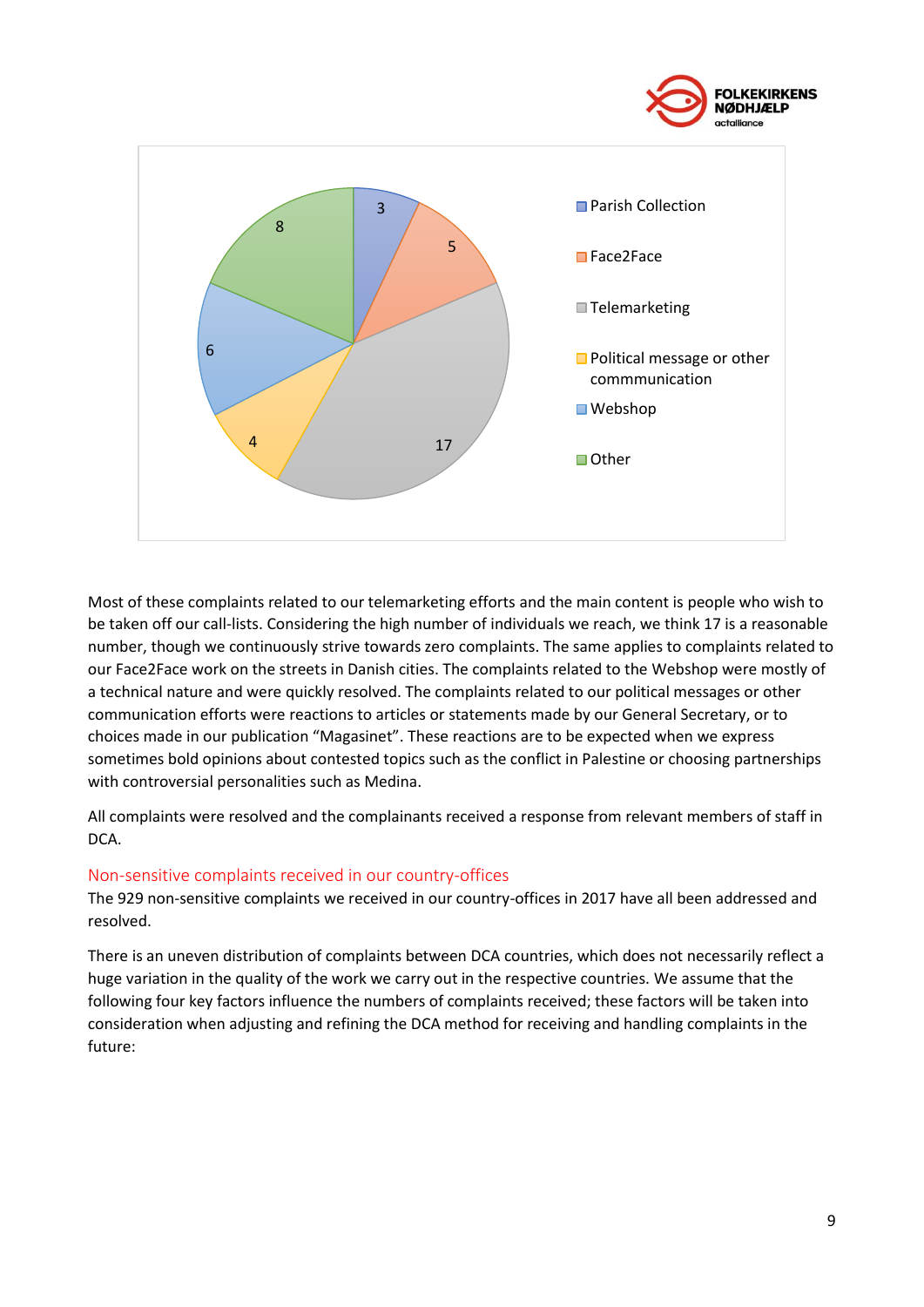

- 1. Distinguish between feedback and complaints: some of the complaints recorded are evidently closer to feedback than actual complaints. We are looking into how to address this issue across countries.
- 2. In some countries we have been more proactive in collecting complaints by sending out enumerators to gather feedback, but also to register complaints. As a consequence, the number of complaints registered in these countries is relatively high compared to countries where complaints are filed by beneficiaries/stakeholders who themselves (on their own initiative) access our points to complain.
- 3. There are countries where DCA implements projects directly and other countries where we primarily implement activities through local partners (NGOs, civil society organisations, religious groups etc.). When a partner is the direct implementing party, they will often receive the complaints, which in most cases will not be registered in DCA's complaints system These two different ways of working have influence the number of DCA complaints received.
- 4. Some DCA countries have invested more in raising awareness among beneficiaries and stakeholders about the possibility to complain and in DCA's own procedures for registering and reporting on complaints.

DCA is determined to become better at reaching our beneficiaries and stakeholders with information about our complaints handling mechanisms and the types of grievances that it welcomes. These efforts will hopefully be reflected in an increased number of complaints across our activities. We will welcome and appreciate this as a means for learning and continuous improvement of the quality, relevance and effectiveness of our work.

#### <span id="page-9-0"></span>4.2. Sensitive complaints

All sensitive complaints are reported to the DCA Head Office, Copenhagen, and handled according to strictly defined principles and procedures by designated staff with the mandate to do so. In 2017 we received a total of 19 sensitive cases, which was two less than in 2016 but still maintained a trend that indicates a continuous increase in numbers over the past seven years:

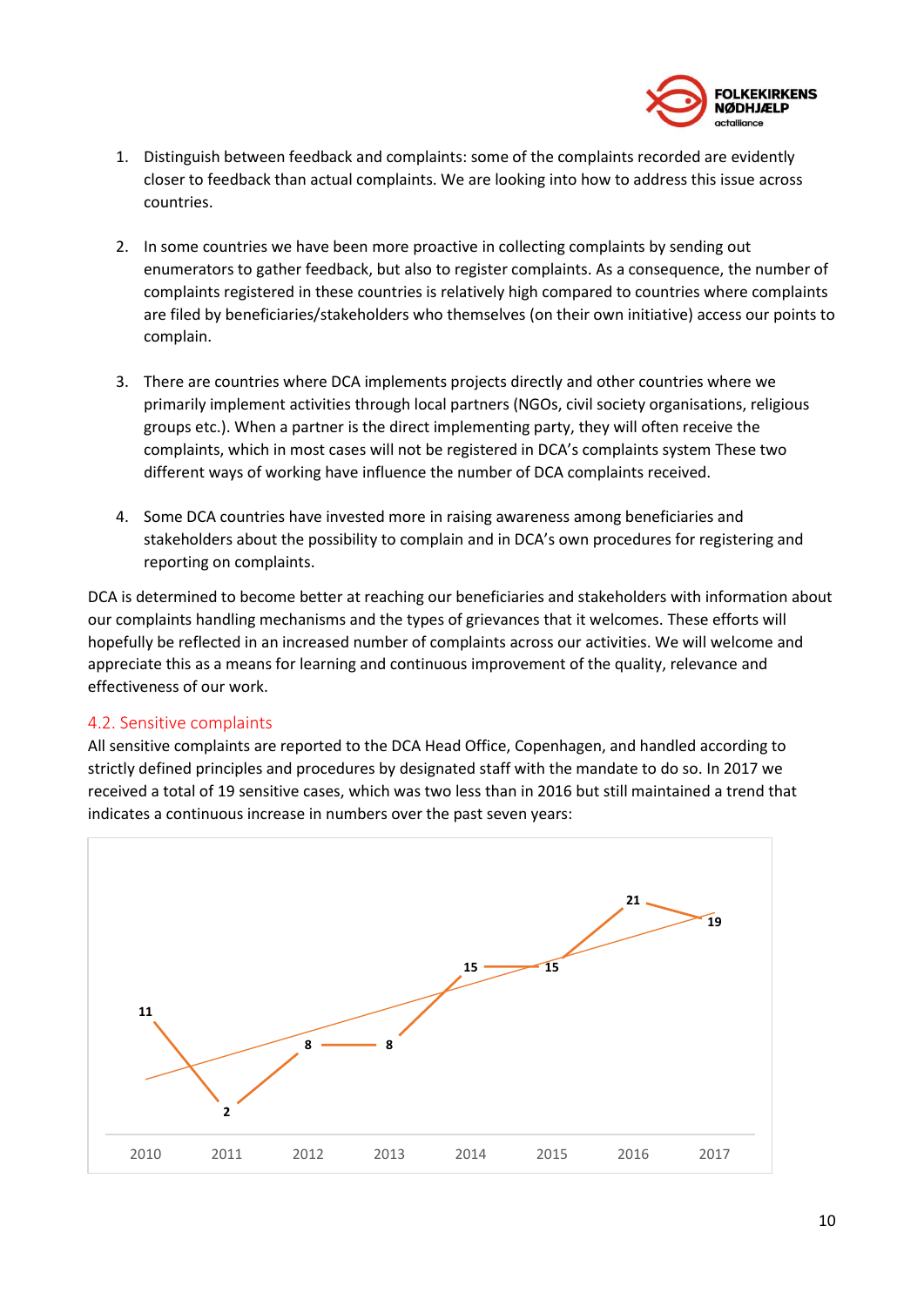

We see this trend as a positive indication that more and more stakeholders trust us with their grievances, also the sensitive issues. Considering the contexts in which DCA staff and partners operate, we still believe there is a possibility of underreporting, and therefore we see the rising numbers of cases as an indication of a success in the way we communicate our complaints handling mechanism. That being said, we are very serious in making sure that learning and improvement is extracted from every single complaints case – we do not wish to repeat mistakes, and we strive to ensure that failures or weaknesses identified by a complaint will inform future activities.

Of the 19 sensitive complaints, seven related to issues that were highly sensitive for the persons involved. We choose not to report publicly on these cases out of respect for the safety and legal rights of those involved. The general breakdown of those seven cases is as follows:

- 1. Five involved internal staff matters of behaviour either within DCA or in partner organisations (four in DCA 1, one in a partner organisation). All cases were resolved through mediation and had no direct disciplinary consequences.
- 2. Two involved suspicion of sexual misconduct. Both were from within DCA and were investigated. For one of them we hired an external investigation expert who proved the allegations to be false. The other case was resolved through mediation to the satisfaction of both the alleged victim and others involved

The remaining 12 sensitive complaints related to real or alleged breaches to our anti-corruption principles. Below is a detailed description of each case, of how it was handled and what lessons we took away.

#### **1. January 2017: False accusation of corruption in partner organisation**

**What happened:** Selected members of senior management in DCA received an official looking email from a sender that claimed to be the local anti-corruption authority. They inquired about one of DCA's partners in the country and said they had reason to suspect serious fraud issues, without specifying which. They asked DCA to provide many details and answers and requested our full cooperation in their investigation.

**What we did:** DCA replied that we would look into the matter and respond, and later reached out again for some detailed information. No response was ever received. It was then discovered that the sender's email-address was false, and hence the complaint was in fact an attempt to harm DCA's partner. DCA sent a final email to the sender making it clear that we would not collaborate and not respond to the request.

**What we learned:** The case stressed the importance of the initial vetting and an understanding of who the sender is. The specific context of the complaint provides good reason for sound scepticism in light of the severely difficult circumstances that civil society organisations operate under. Especially those defending human rights.

#### **2. January 2017: Two members of staff in a partner organisation dismissed for fraudulent activities**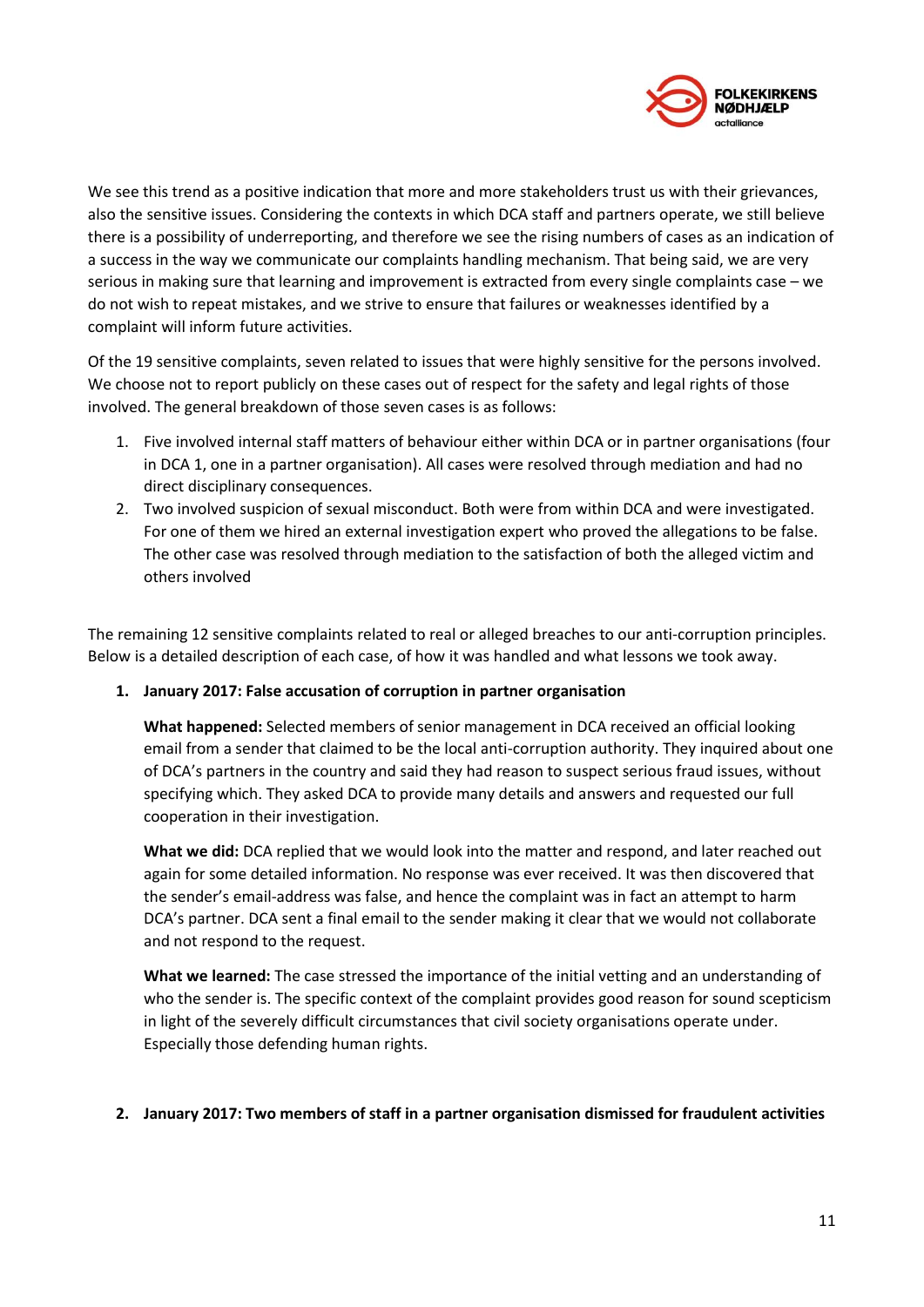

**What happened:** in January 2017, DCA became aware that a partner organisation in Malawi had dismissed two members of staff on grounds of suspected fraud. The two members of staff had allegedly committed fraud by inflating salary rates of employees. The fraud did not affect DCA's activities with the partner organisation and no loss was incurred by DCA projects.

**What we did:** The partner agreed with DCA to initiate an in-depth financial review to ascertain their capacity through a review of their systems and human resource capacity. Moreover, the partner hired a 'quality and risk management officer' to prevent similar future incidences. The financial review was carried out as an independent audit. Nothing alarming was found. DCA decided to continue the partnership so far and enjoys very good dialogue with the management of the organisation. DCA will of course follow the developments and improvements closely.

**What we learned:** It is important that DCA continue to support partners with financial and procurement capacities to be able to identify potential fraudulent activities. Our ongoing monitoring was able to detect some suspicious activities, and this is a good practice that adds value to our relationship.

#### **3. January 2017: Suspected misuse of 35,000 DKK with partner in Malawi**

**What happened:** The case started because a donor to DCA and the partner in question asked DCA to help them in a dialogue around some ineligible costs that had caused the donor to suspect misuse by the partner organisation. The process made DCA decide to stop all payments to the partner until it was possible to re-establish confidence in their financial management systems.

**What we did:** A routine financial monitoring visit was carried out by DCA's finance officer in early February 2017. The monitoring visit proved to be a good way to identify red flags or indications of misuse related to DCA projects. The conclusion was that the partner had very weak systems for financial management and that they had spent approximately DKK 35,000 without DCA's authorisation – which thus made the expenditure ineligible.

DCA agreed to a repayment schedule for the partner and continues to be in close dialogue with them about strengthening their financial systems and procedures.

**What we learned**: Again, we learned that strong systems are instrumental to deliver effectively on project outcomes. By supporting partners through our capacity building and mentoring interventions, we seek to build strong systems. We therefore continue to engage our partners in dialogue on ways to strengthen their system capacities.

#### **4. March 2017: Misuse of funds by partner - Partnership terminated**

**What happened:** A thorough financial review of a partner organisation in Zimbabwe concluded that the partner organisation did not live up to the minimum standards for financial management. DCA found that the organisation could not account for an amount around 160.000 DKK.

**What we did:** The partnership with the organisation was terminated and the project activities transferred to another partner. In terms of recovering the lost funds, DCA spent almost a year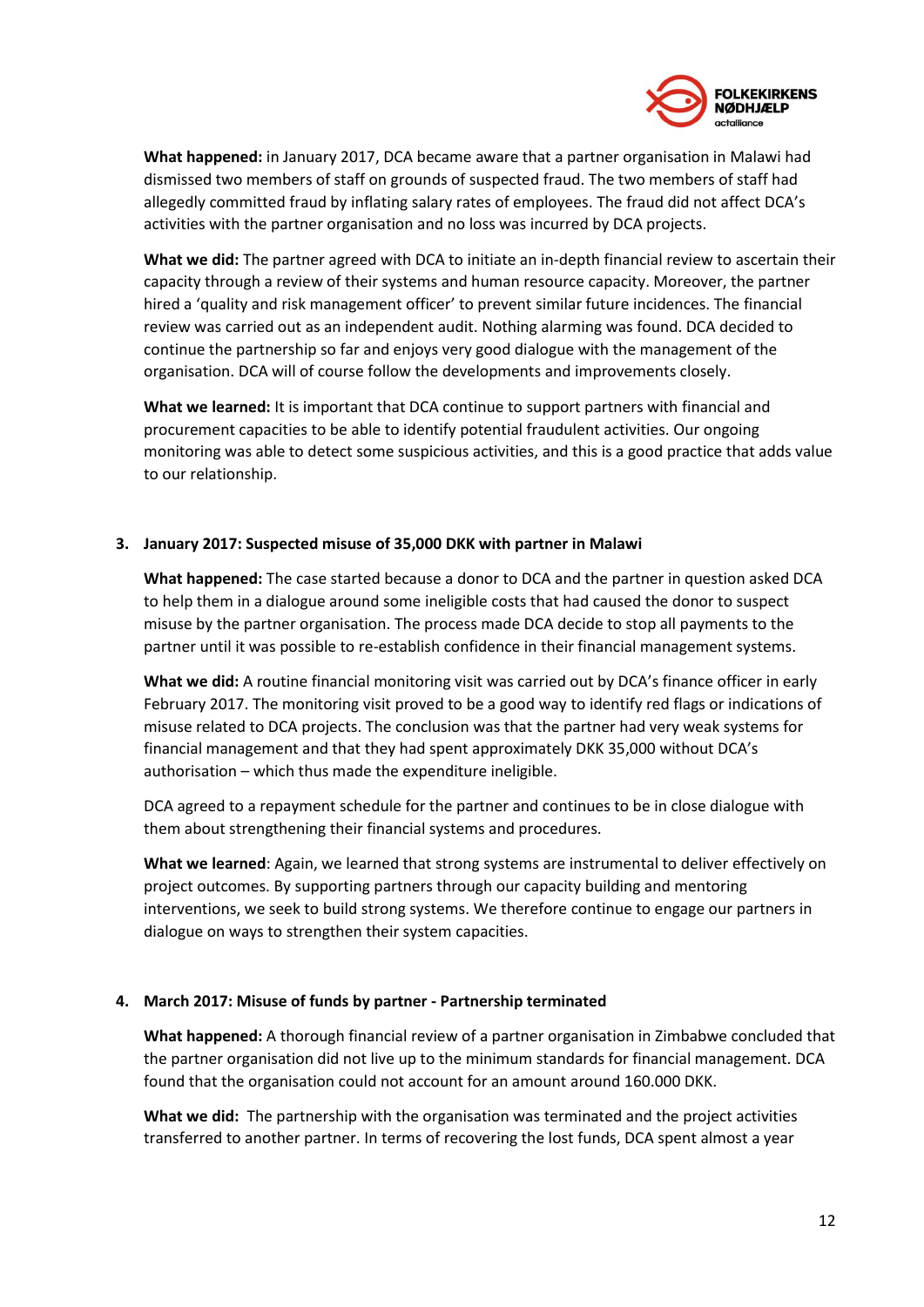

staying in continuous dialogue with the management of the organisation. Eventually the funds where repaid by the partner in January 2018.

**What we learned:** The case stresses the importance of conducting regular thorough financial monitoring to uncover misuse and mismanagement. Moreover, a continuous dialogue with the previous partner organisation led to recovering the funds, which is of course considered a great success.

#### **5. March 2017: DCA staff extorted by security guards**

**What happened:** In the process of moving offices, a DCA staff member was followed by two men from the national security, who upon arrival at the new compound asked for documentation for the two generators that DCA was moving from one premise to the other. Because this was in the middle of a moving process, the staff member was only able to present the guards with documentation for one of the generators but agreed to return with the other documentation the following day. Unfortunately, the situation developed in a way that made the staff member feel threatened, and the security guard was clearly looking for a payment, and was not interested in offering documentation or receipt in return. Our staff member refused numerous times, and made a great effort to negotiate and discuss the matter with the guards, but eventually had to pay a small amount to escape from a situation in which the staff member feared for his safety.

**What we did:** Subsequently, the DCA staff member reported the incident to the complaints mechanism at Head Office level, in line with policies and procedures. The individual was asked to write a sworn statement, describing the incident in detail, which was then discussed by an ad hoc anti-corruption committee representing both the anti-corruption advisor and senior management.

**What we learned:** This incident illustrates the very difficult security situation that DCA operates under in some of the countries where we are present. As regards learning from this event, it underlined the importance of having all documentation ready for presentation at all times.

#### **6. March 2017: DCA staff extorted when exchanging money**

**What happened:** DCA staff were exchanging money but were incorrectly accused by national security officials of having presented false dollar notes. The officers threatened to send the DCA staff to jail. Clearly under threat, the staff had to pay the fine presented by the officers, which is according to DCAs guidelines on how to act when under threat to life, limb or liberty.

**What we did:** Subsequently, the DCA staff reported the incidence to the complaints mechanism at Head Office level, in line with policies and procedures. They were asked to write a sworn statement, describing the incident in detail, which was then discussed by an ad hoc anti-corruption committee representing both the anti-corruption advisor and senior management.

**What we learned:** This incident illustrates the very difficult security situation that DCA operates under in some of the countries where we are present. There is nothing much DCA can do to prevent situations like this in a context such as the one in South Sudan. However, it is always important that staff know how to act and how to protect themselves.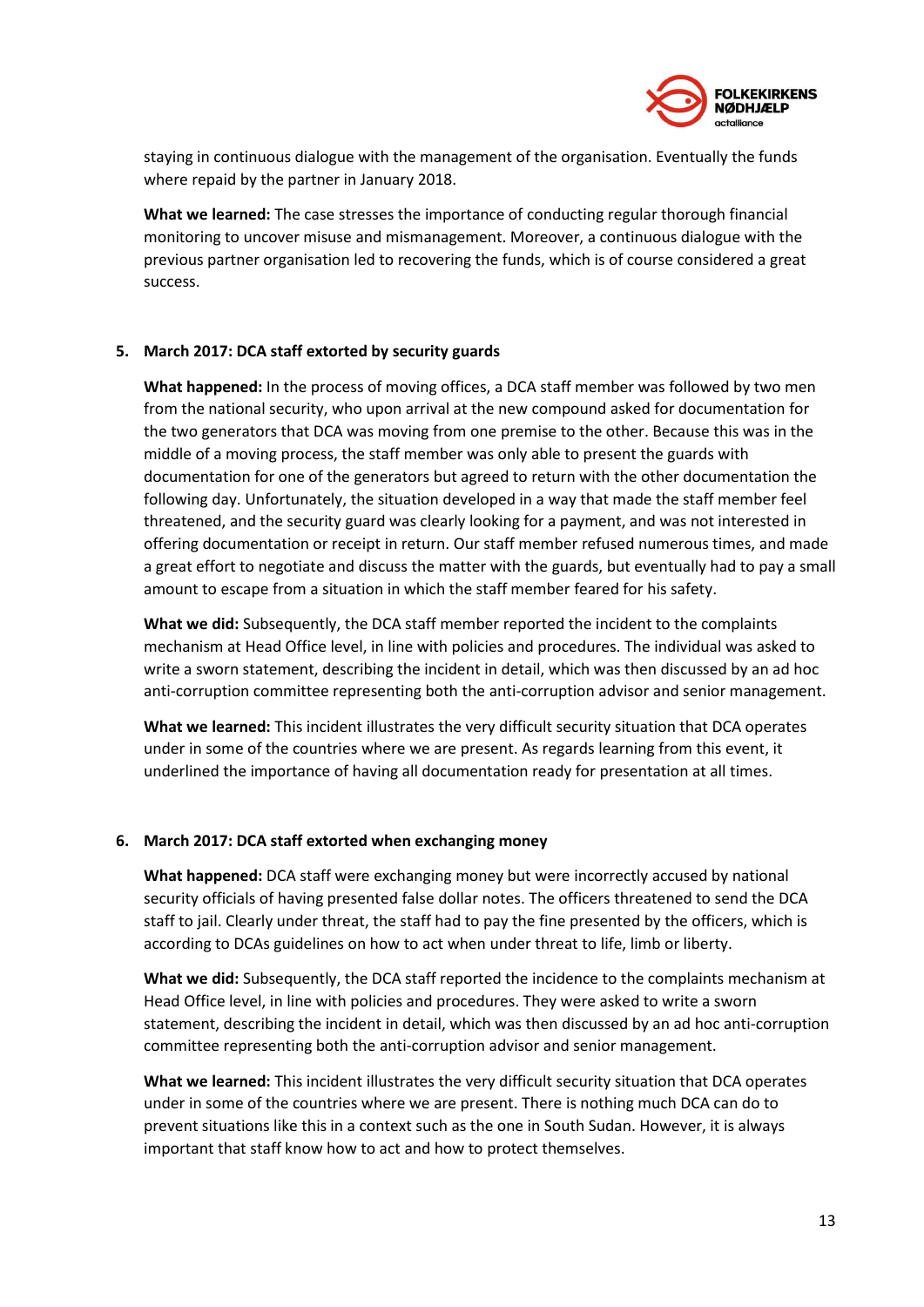

#### **7. April 2017: Irregularities in a cash distribution programme**

**What happened:** In April 2017, DCA was made aware of alleged fraud connected to a pilot cash transfer project that was being implemented by one of our partners, but the fraud involved did not affect DCA funding. It was found out that 17 undistributed cards has been spent without ever being delivered to the hands of beneficiaries. The total loss incurred to the programme was relatively low at a total of 3,500 DKK. These costs were covered by the partner's own funds.

**What we did:** DCA initiated an internal investigation together with the head of finance in the partner organisation. A thorough investigation was conducted on site, which concluded that fraud had indeed taken place though the exact scenario could not be established.

Senior management from both DCA and the partner organisation made a number of clear recommendations to be followed up by the partner organisation in relation to the programme. With the new procedures in place, the partner should gain better control of the programme, and future attempts at misuse will be discovered immediately. Staff were informed that future misuse will not be tolerated and will have both disciplinary and legal consequences.

**What we learned:** The investigation report contained a number of important lessons learned in relation to cash transfer programming. The lessons are valuable for DCA's continued work in the field. The findings and recommendations were therefore shared with relevant stakeholders to ensure learning.

#### **8. May 2017: Routine audit report revealed suspicion of fraud with a partner of a partner organisation**

**What happened**: A routine audit report signalled a red flag on possible fraud within a partner of a partner organisation in one of DCA's programmes. DCA had not been informed about the situation prior to receiving the audit report.

**What we did**: DCA reached out to its immediate partner to ask for details and clarification. The partner could elaborate that the issue was not intentional fraud, rather very weak financial management capacities which have since and continuously been addressed. The issue had not resulted in any loss of funds or changes to the programme.

**What we learned**: This case gave DCA an opportunity for a good dialogue with the partner of the partner with a view to clarifying reporting lines and procedures in similar cases.

#### **9. May 2017: Anonymous complaint received in complaints box about irregularities in partner organisation, but the complaint could not be addressed.**

**What happened**: the complaints focal point person in a country office found an anonymous complaint in the complaints box. The complaint contained several allegations of mismanagement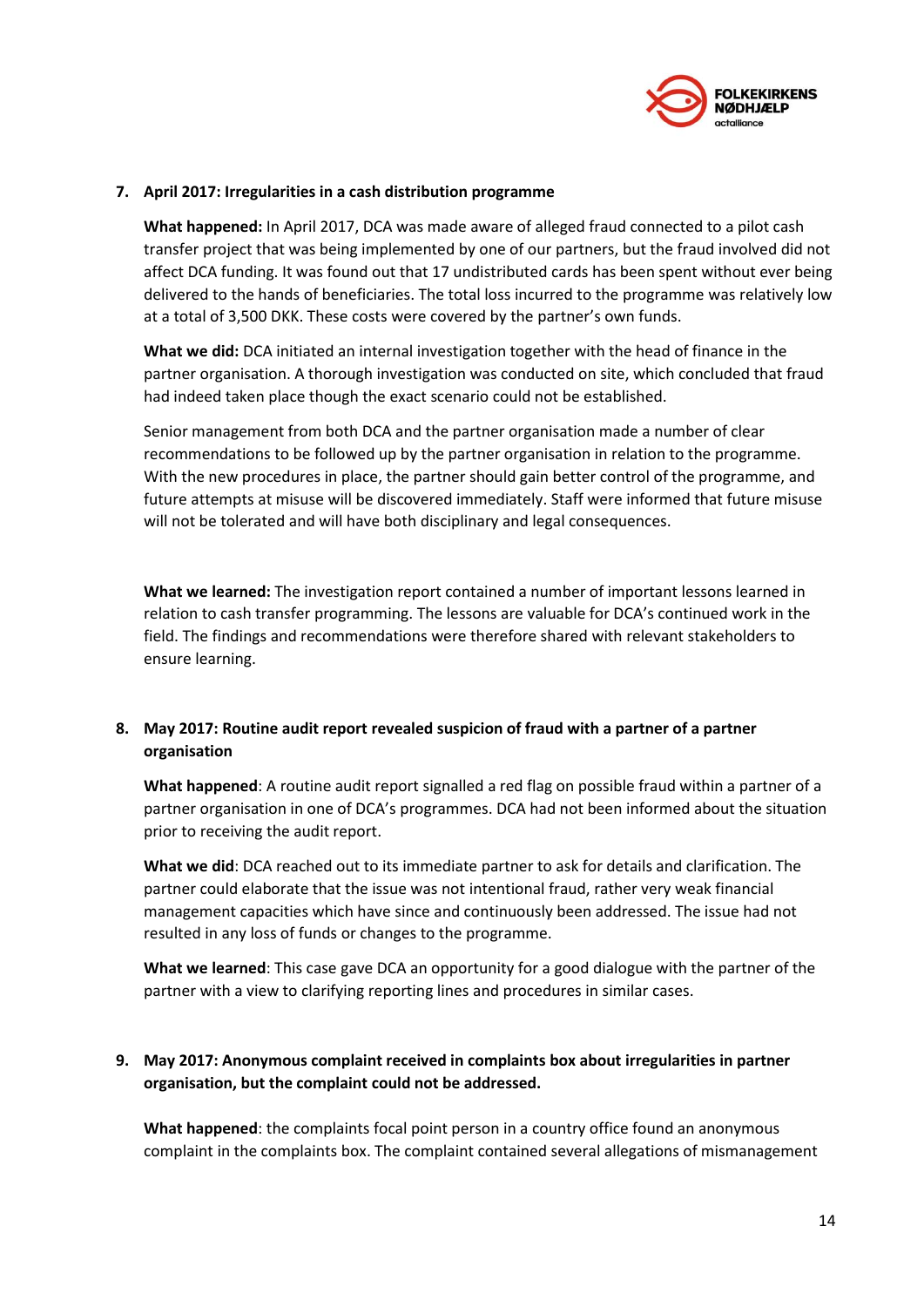

and irregularities in a partner organisation and was allegedly brought forward by a current or former employee. There was no concrete evidence or descriptions of events that could lead DCA to follow up or know what to look for and where to look.

**What we did**: DCA could not follow up on the complaint as the complainant was anonymous. Moreover, there were reasons to believe that the complaint might have been motivated by personal frustration. It was therefore decided not to go further with investigating the matter. The motives behind the complaint could be many, and the context in question is highly sensitive. DCA decided to stay alert to any signs of misconduct but could not recognise any signs that could substantiate the allegations raised in the complaint.

**What we learned**: This case illustrates why anonymous complaints are generally not accepted in DCA's complaints handling mechanisms. When there is no way of contacting to a complainant for further details, it is often impossible to follow up. However, we were able to consult relevant reports and people with knowledge of the partnership (past and present) that raised no red flags which could justify further investigation into the unsubstantiated allegations made.

#### **10. May 2017: Suspicion of irregularities in the Kakuma Refugee Camp in Kenya**

**What happened**: DCA was indirectly brought in on a case of suspected irregularities in the refugee camp in Kakuma, Kenya. The case was raised by the Danish Ministry of Foreign Affairs, which had been informed by UNHCR about possible irregularities in their programme. An investigation by UNHCR had indicated that other actors in the camp might also be implicated by what seemed to be systematic practices of abuse of power by staff in UNHCR. Initially, DCA's local partner were also questioned. Eventually the investigation showed that DCAs partner was not in any way involved in the irregularities or affected by them.

**What we did**: DCA awaited the finalisation of the investigation by UNHCR, and moreover reached out to our local partners for further information and insight.

**What we learned**: While the case turned out not to be related to DCA activities or funding, it clearly illustrated the vulnerabilities involved in situations like to one in a refugee camp. Massive power inequalities and desperate situations are fertile ground for abuse of power; as humanitarian actors, we must always stay alert and aware of our increased responsibility.

#### **11. December 2017: Embezzlement by a member of staff in DCA programme in CAR**

**What happened:** When closing one activity of the project that had been run by a (now previous) DCA employee on a short-term contract in the Central African Republic (CAR), it turned out that the person had in fact been producing false invoices for activities that he never carried out. A number of interviews were made at the project site, which confirmed the suspicion of his misconduct. The (now former) DCA employee had diverted money meant for project activities to himself through the use of false invoices.